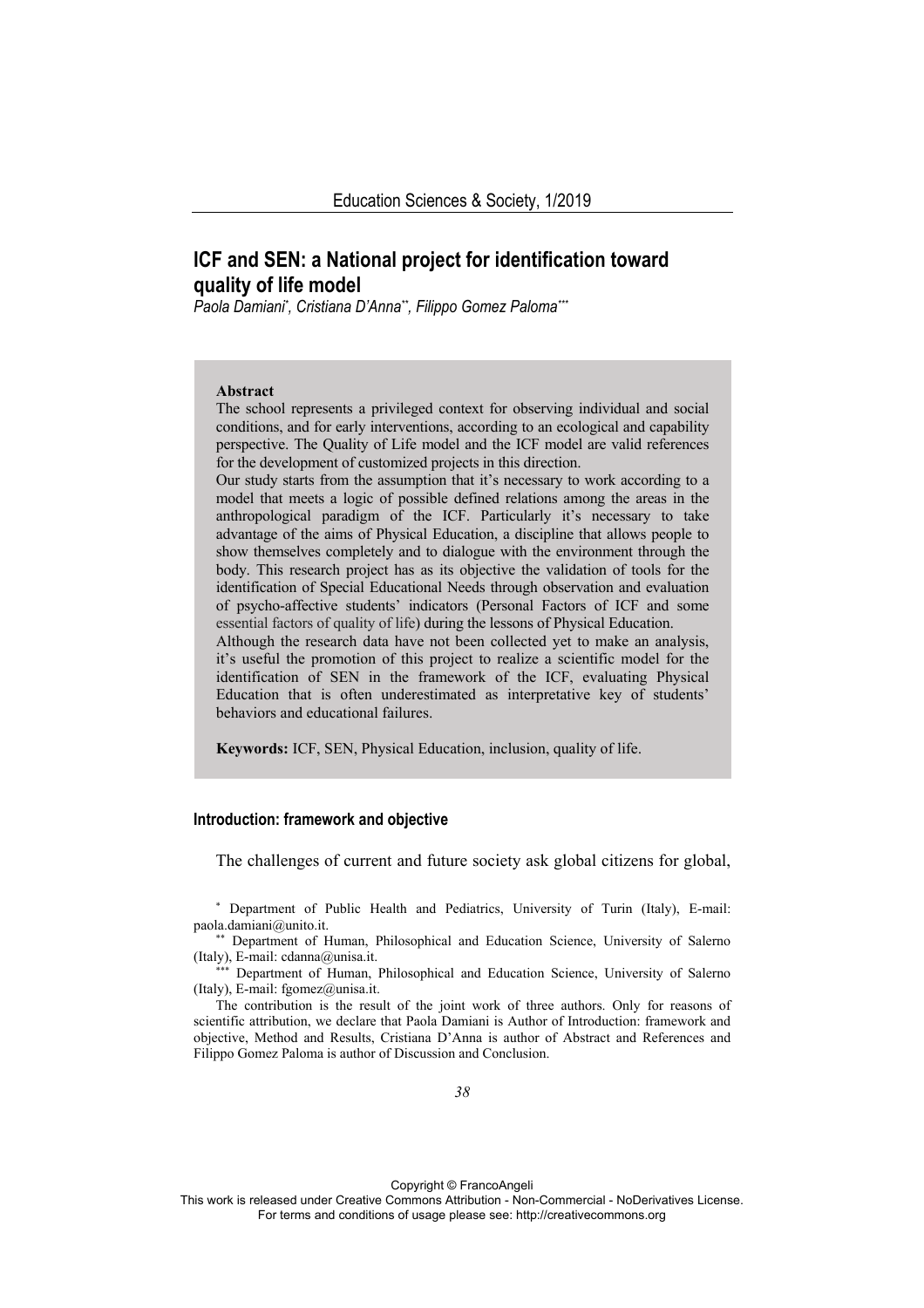complex abilities, and in many aspects still unimaginable, which must be formed and evaluated according to dynamic and valid models throughout life; these challenges are even more demanding for people with disadvantages, disabilities and neurobiological disorders. The school represents a fundamental opportunity for the detection and the early intervention on various situations of feebleness through the identification of the Special Educational Needs, according to a longitudinal ecological perspective that goes beyond the focus on the single child and guy thought only as a "student".

In order to guide individualized and personalized educational projects of people with SEN in an authentically inclusive and convincing direction, which takes into account the longlife and longwide dimensions of development and learning (in school, beyond school and after school), it is necessary to refer to strong and shared models and tools such as the ICF model (WHO, 2001; 2007), the life project of life and the Quality of Life model (QOL).

Despite the numerous points of contact, the linking of models cannot be taken for granted. In fact, as noted in 2007 by the American Institute of Medicine, one of the critical points of the ICF consists precisely in the lack of consideration of the concept of Quality of Life and of the factors connected to the subjective dimension of people not directly attributable to the factors described in the Manual. The need to describe environmental factors and their impact as a barrier and facilitators also in this field is underlined, through the assumption of a dynamic model, not only descriptive, which simplifies the application of the ICF also in the field of education and of social and working inclusion (Francescutti, 2018). We will try below to clarify some points for reflection in this direction.

# *Towards the "Quality of Life"*

As regards the Quality of Life (QOL) construction, despite the multiplicity of studies and research in recent years, it is not possible to provide an univocal definition because of its inherent complexity. However, this feature allows to think, to respect and to sustain the existential complexity of every single person according to an ethical and multidimensional perspective. The various models present in the literature take into account specific conditions of fragility or disability (autism, intellectual disabilities, etc.), but examinate dimensions that are fundamental for all people. In this sense, the QOL model represents a functional framework for the inclusive model: the explored domains are the same for all, what changes, is the "content" in terms of values and importance, which changes over the course of life. In the models, the role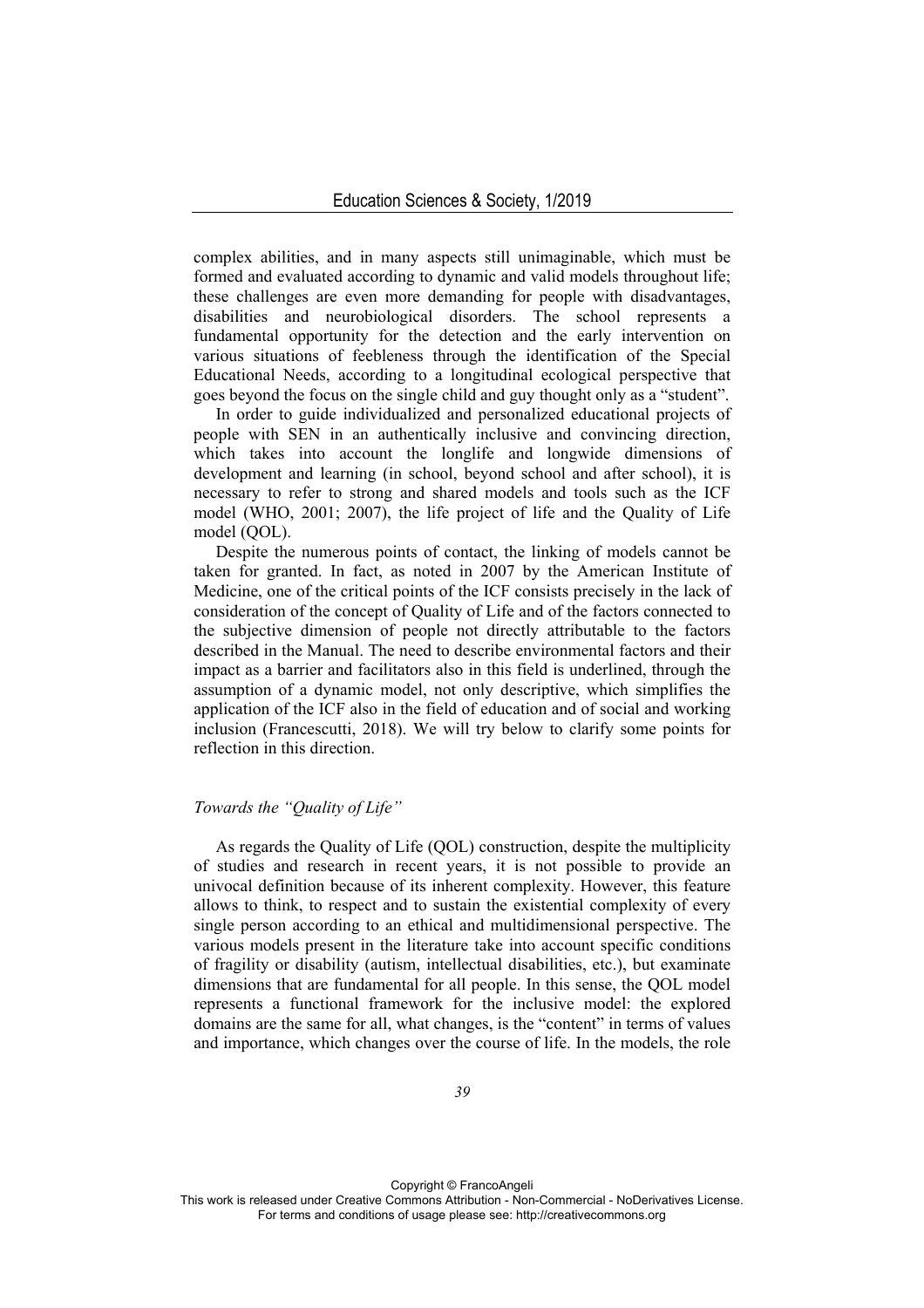of the experiences, of the perceptions of the different systems and contexts of life, in addition to the relevance of the space-time dimension is highlighted (Giaconi, 2015). Here we will consider some aspects that allow us to identify relations between QOL and ICF useful for the elaboration of the conceptual framework of our research project.

As mentioned, the QOL construction overtakes personalist anthropology and dichotomic concept between normality and disability, in support of a conception of life according to which all people need to be recognized in their specific characteristics and supported in the development of their abilities, in full coherence with the ICF model and with the school regulatory framework on SEN in Italy (MIUR, 2012; 2013).

In this sense, the dynamic and descriptive vision of the construct that recalls the processes, projects and tools related to it, is very interesting. According to Brown et al. (1994), the improvement of the QOL depends on the decrease of the disparity between the needs of the person which are satisfied and those that are not. Brown, Raphael and Renwick identify three factors of the Quality of Life, interpreted as the degree of satisfaction through which people benefit from the possibilities and the opportunities considered important for their existence (Renwick & Brown, 1996): *being, belonging and becoming*. For each factor the relative domains (physical, psychological, spiritual been; physical, social and community belonging; becoming on a practical level, in free time, in personal growth) and descriptors / behavior indicators are defined. The latter concern numerous aspects related to the personality, to the corporeity and to the emotional-motivational and relational dimensions of people. As can be seen from the table below, also the Schalock & Verdugo Alonso model (2002; 2006), assorted by Lombardi (2013) identifies three Quality of Life factors and the related domains and indicators in the form of perceptions, behaviors and conditions that define them from the operational point of view, whose measurement allows to evaluate the personal results (Schalock et al., 2010). It is therefore a model that offers important prompts both for its operation within training contexts and for the possible points of contact with other descriptive models of people's functioning such as the ICF model and the Capacity model.

Within this perspective we can observe that the indicators describe behaviors that assume the possession of skills or, according to Sen's (1989) and Nussbaum's (2003) Capability Approach, of competence and freedom. "Capacitation refers not only to the person's abilities, but also to the degree of freedom and opportunity created by the combination of personal skills and the political, social and economic environment in which he or she lives" (Caserta *et al*., 2015, p. 24).

Copyright © FrancoAngeli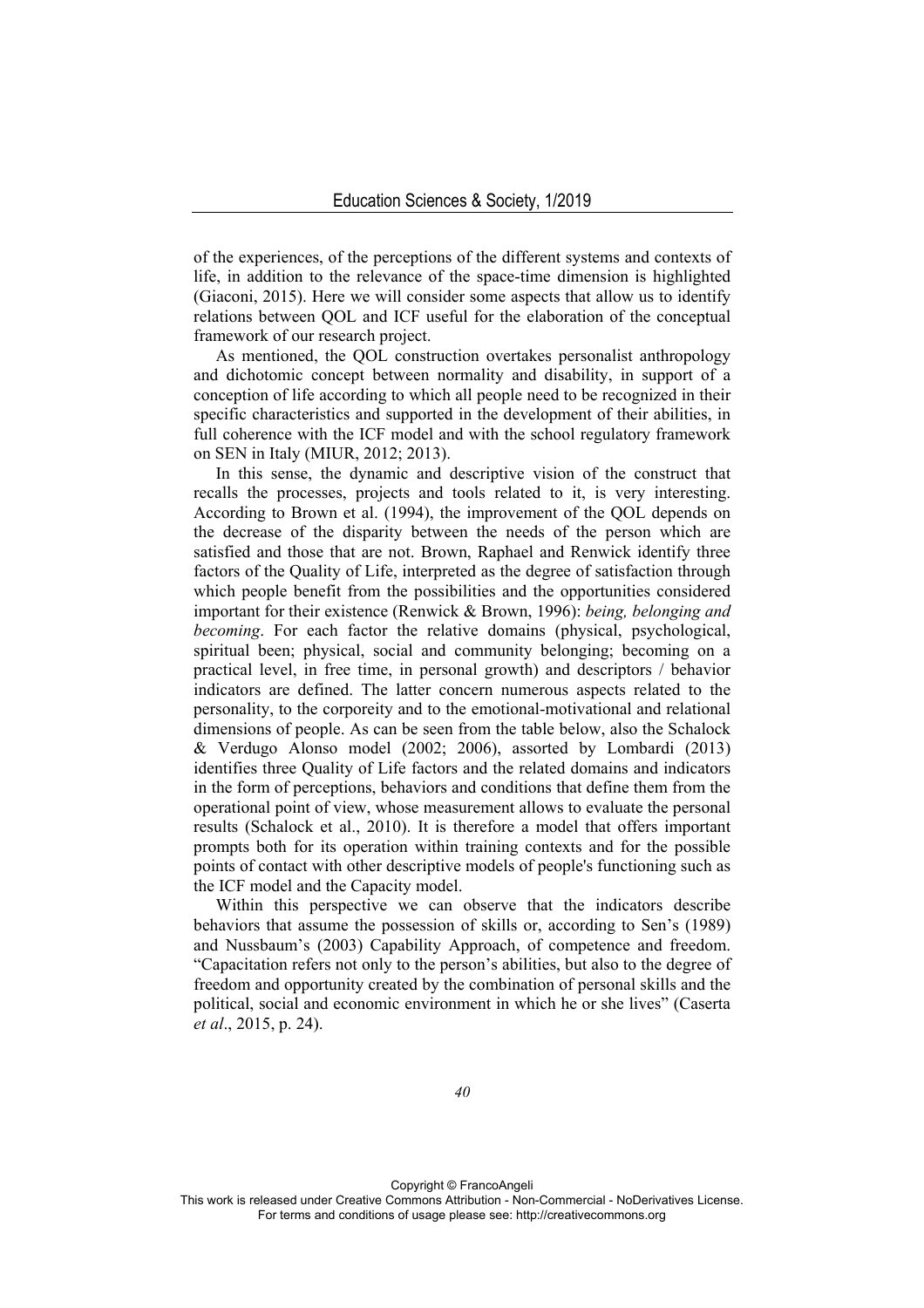| <b>QOL Factors</b>      | <b>QOL Domains</b>                                                     | Indicators examples                                                                                                                                                            |
|-------------------------|------------------------------------------------------------------------|--------------------------------------------------------------------------------------------------------------------------------------------------------------------------------|
| Indipendence            | Personal<br>development<br>Self-determination                          | Level of education, personal skills, adaptive behavior<br>Choices/decisions, autonomy, self-control, personal goals                                                            |
| Social<br>partecipation | Social relationships<br>Social integration<br>rights                   | Social net, friendships, relationships, social activity.<br>Participation in the community, roles in the community                                                             |
| Well-being              | Physical well-being<br>Emotional well-<br>being<br>Material well-being | Health and safety, positive experiences, restraints, self-<br>concept, lack of stress,<br>Physical / recreational exercise, nutritional status, Work<br>status, housing status |

*Tab. 1 - Schalock & Verdugo Alonso model (2002; 2006), assorted by Lombardi (2013)* 

The relationship between corporeity and personal aspects, emotions, resilience, motivation and awareness is highlighted (as well as social and material aspects) as essential factors for the possibility of self-determination and independent living. These abilities and freedoms have their origins and development in early life contexts, above all the family, but they become more evident and significant starting from their entry into educational and scholastic contexts, because they find a complex social environment advantageous to their manifestation and because they can/must be object of attention and intentional planning by educators and teachers.

The relationships between QOLs, the educational context and the development of abilities useful to live a "valuable life" (Sen, 1985) are described in literature, despite in perspective terms. As stated by Caserta *et al.* (2015), The dynamic character and the connotation of the variable of the factors that personalize the QOL indicators depend in a consistent manner on the positive impact of capacitation phenomena, that is, on the maturation and education paths to which person has been progressively exposed as a result of a responsible community capable of taking care of all its citizens.

In sociomedical contexts, the evaluation of the QOL is used in the individualized support plan for its improvement at the individual level, through the integration of the customized indicators for measuring the outcomes. This process involves the need to arrange the support and the action of the support provided in the continuum between full capability of person and total protection by the Civil Society, based on the scientific knowledge and available technique, on the respected ethical and legal principles and on the available resources. It is a perspective that also leads to reconsider individualized and personalized educational and didactic school projects (Individual Educational Plan-IEP and Personalized Didactic Plan-PDP) as early and fundamental elements, an integral part of the life project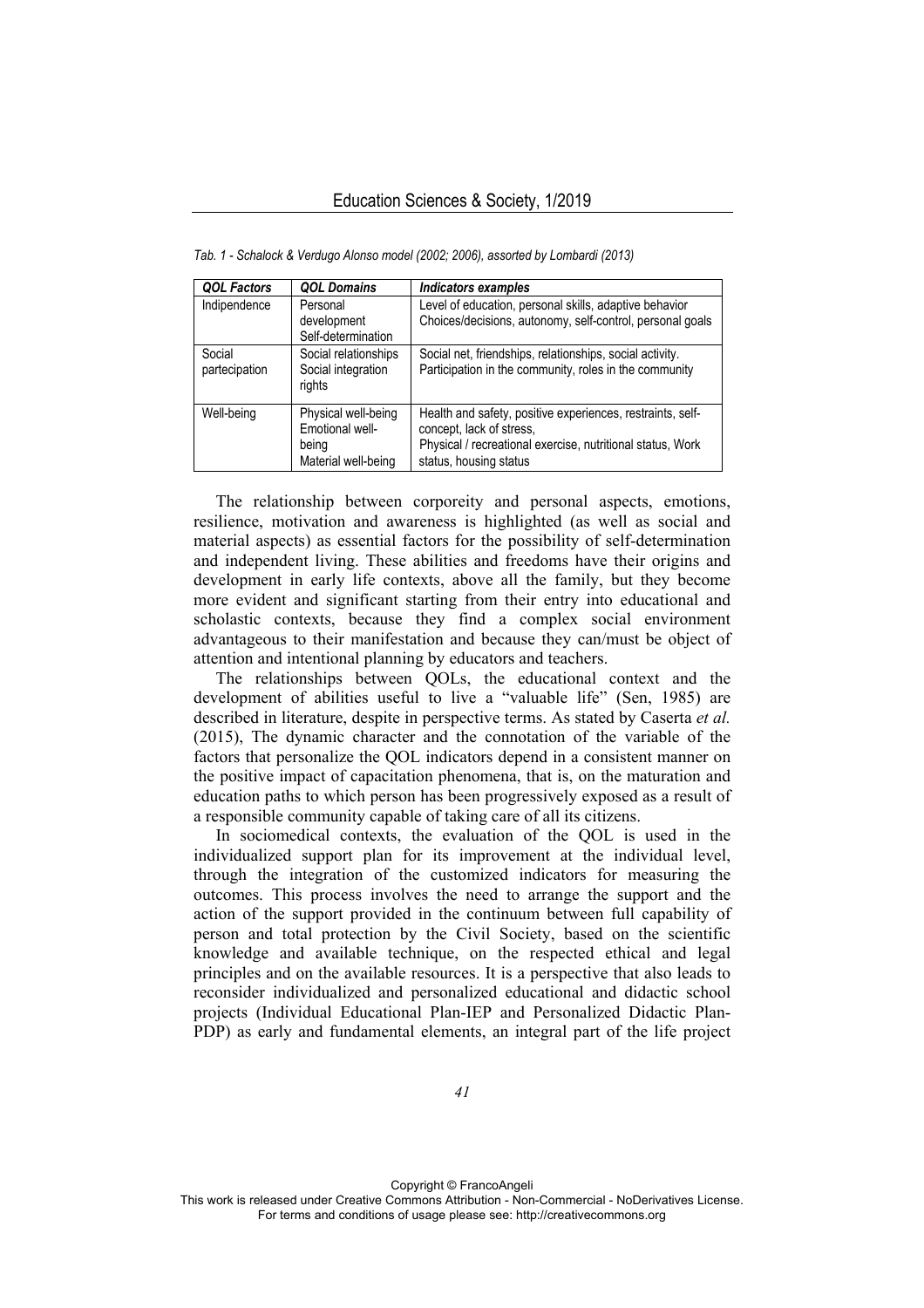and capacitation of people. It is therefore necessary that schools are able to develop and use these tools in a coherent, functional and heuristic way.

We therefore consider it useful to develop a device to work in this direction, coherent with the Quality of Life, Capabilities and ICF models starting from school contexts, according to the longlife perspective.

#### **The research model: ICF, SEN observation and capacity building at school**

Thinking, in a pedagogical form, the entire methodological, strategic and didactic framework of the ICF (International Classification of Functioning, Disability, Health, OMS, 2001; 2007) means, firstly, providing the cultural and anthropological frame in which you can read and interpret *special educational needs* in the light of a perspective of the overall functioning of the *subject-person*, respecting the inviolable principle of the holistic nature of his being and the intertwining space in which there are many aspects of own life.

From the pedagogical point of view, it's necessary to outline and, at the same time, to focus the fondant principle (as well as rational criterion of legitimacy) inside of which place and make visible the entire framework of ICF, since the mere declination of its components does not constitute *ipso facto* reason o educational relevance.

Although the debate about the structural and methodological-functional articulation of the ICF is now articulated and rich in a variety of fields related of education teaching, the fondant principles of its being give wide room of free interpretation.

Education, as *e-ducere*, to take out, peering into the depths of man, is basically a process intrinsically linked to the life's project of each person and to his sense of direction in the constellation of knowledge, skills, meanings and values that represent the milestones which could lead to the meaning horizon of own life.

The training-education assumes, if so understanding, the meaning/value of educational intentionality, the ICF (for the strategic peculiarity of its structure) the most suitable instrument to cross the danger of distortions that could exploit educational careers towards social, cultural and moral life's models, defined inclusive.

In the intersection *pedagogy/education/human relation*, the ICF arises, therefore, as a model approach to the person, to own special educational needs, special defined here, by providing, on the one hand the interpretation and the preliminary remarks for the design of a personalized teaching plan and permitting, on the other side, to catch the concept of educability inside a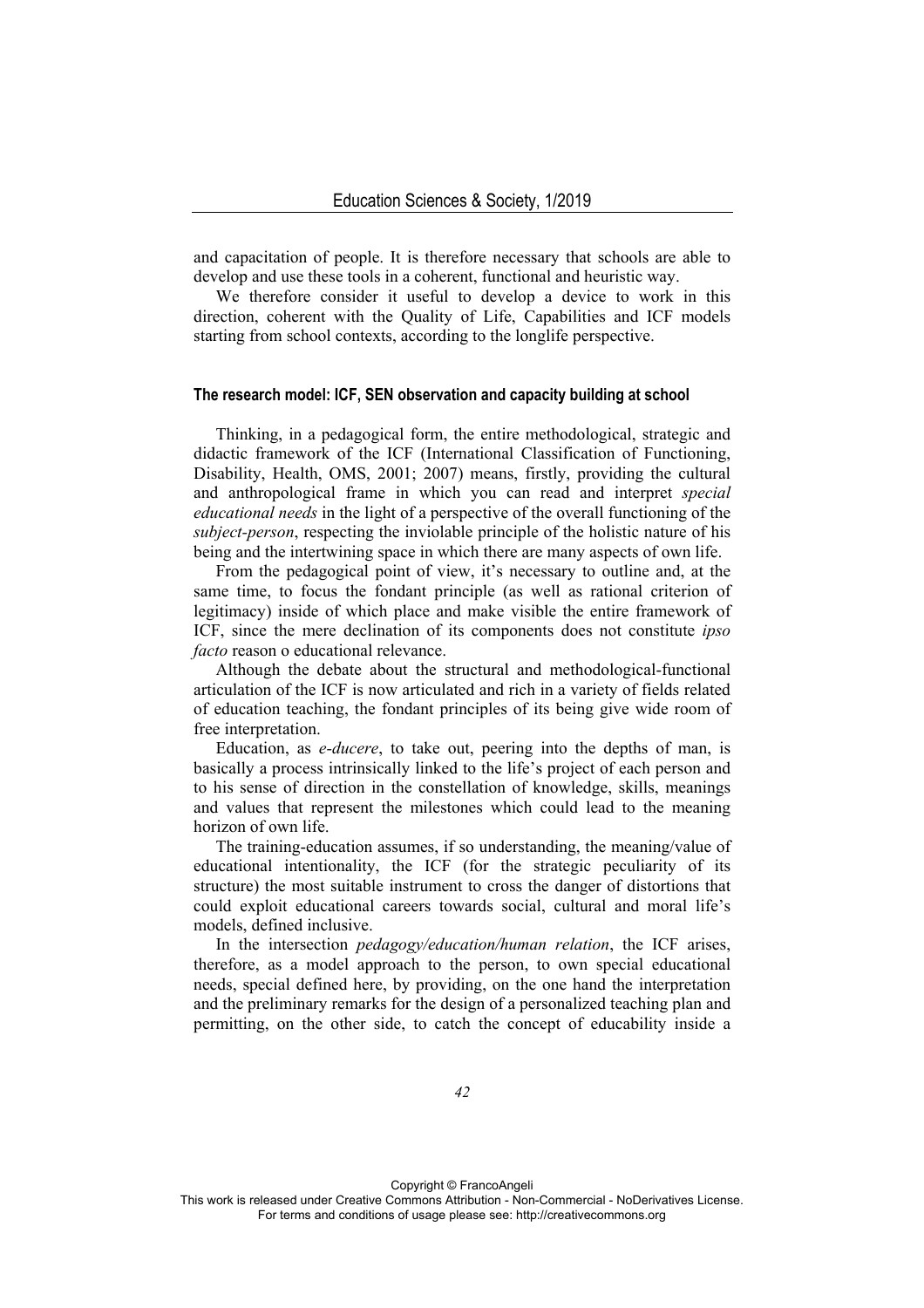theoretical horizon of long life learning, understood as a general purpose to pursue.

This line of thought is rich in implications because:

- a) it enshrines the right and duty of each person to define and follow a life project which aims basically to give meaning and direction to their existence;
- b) it recognizes the right of an educational society to elaborate and carry out educational projects, starting from systems of values and meanings of life in which people with special educational needs are carriers;
- c) it focuses on the teacher's personal and social responsibility who choose the most suitable formation in keeping with the life's project of each person with SEN;
- d) it allows to catch the drift of *education* as a particular mode of institutionalized training, according to specific rules and its aim is the person's integration inside *functional-systemic* flows of life which characterized the social and cultural contest.

The ICF rules a line of paradigmatic change for the concept of disability. It is defined as «the consequence or result of a complex relationship between the state of health of a person and personal and environmental factors, that represent his life's situation» (WHO, 2001).

It's also important to specify the essential principles declared by the WHO to structure the theoretical and conceptual model of the ICF.

They are:

- a) *Universality* (as universal aspect of Humanity);
- b) *Environment* (environmental factors that characterized disability);
- c) *Neutral language* (as a particular interpretation of languages' classifications);
- d) *Equality* (there aren't any differences between physical and mental factors in this classification);
- e) *Bio-psycho-social model* (it's more considered the personal, social and physical background of a disabled person).

The QOL model could be considered as a perspective and a modus operandi that gathers classified information, in other words, values of variables that, while the Individualized Plan of Support unfolds in response to the Life Project, allow the management, control of the entire process towards the improvement of the QOL (p. 54).

For the purposes of our research, it is also important to observe that the biopsychosocial model of Health at the basis of the ICF is fully coherent with the eight domains of the QOL perspective (Physical Wellbeing, Material Wellbeing, Emotional Wellbeing, Self-Determination, Personal Development, Interpersonal Relationships, Social Inclusion, Rights and Empowerment).

Copyright © FrancoAngeli

This work is released under Creative Commons Attribution - Non-Commercial - NoDerivatives License. For terms and conditions of usage please see: http://creativecommons.org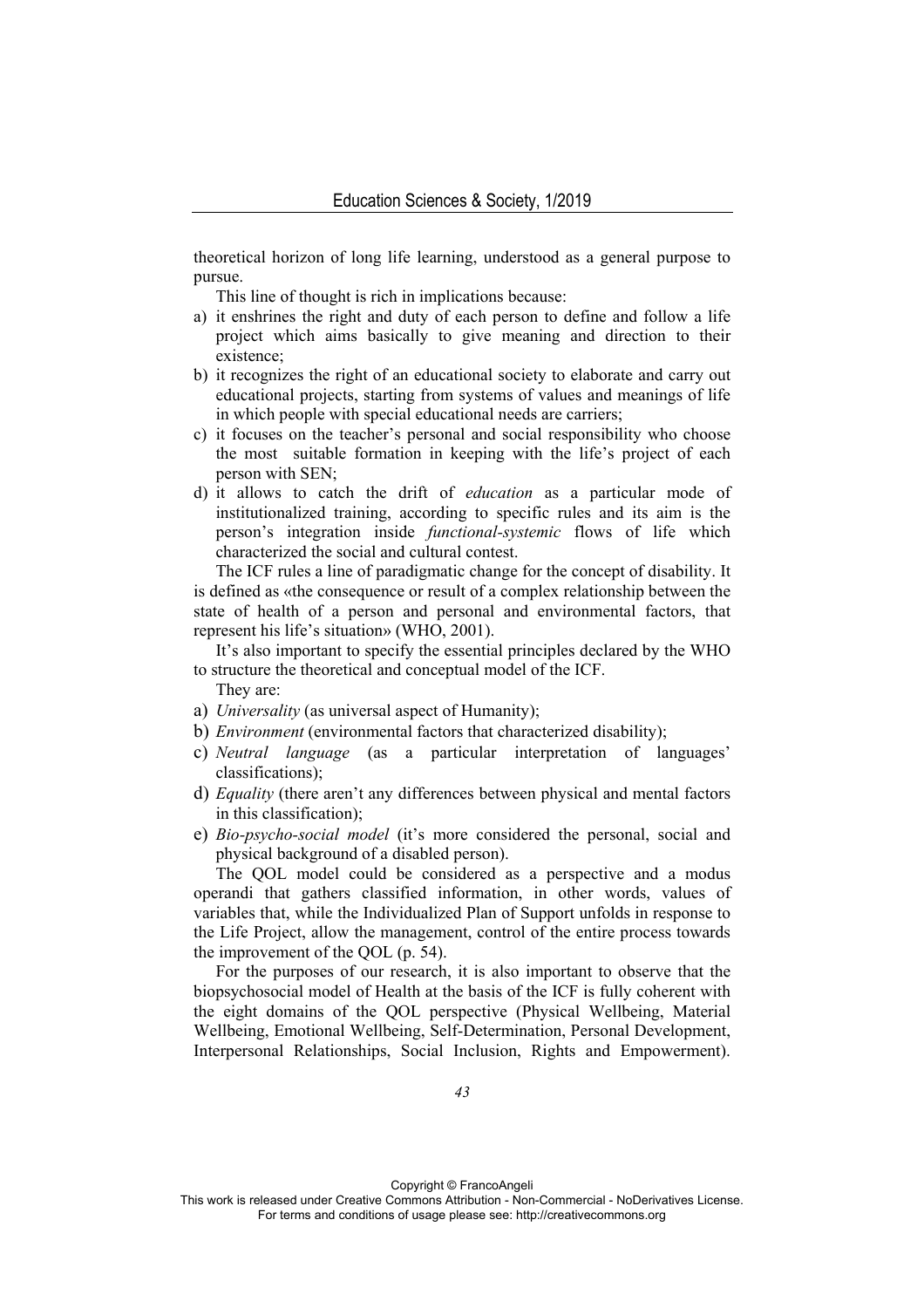This perspective allows us to think about the definition of the life project in the light of the human functioning model. The conformity between Human Operation, interpreted as an articulated set of ecological variables that define it on the qualitative, quantitative and inclusive level of the expectations of person, and expected results of improvement of the quality of life, allows the identification of the dimension of the Project of Life as a path in becoming of realization and expression of Person, of material and spiritual satisfaction and of full participation in the community to which she belongs, in an attempt to provide all the support that the Person herself needs to follow a path, however arduous, towards a quality Life (Croce & Bertelli, 2015). Each life project oriented towards the improving of the QOL conforms with the uniqueness of the Person and the peculiarity of the circumstances and environments in which Person lives (Brown & Brown, 2003). In this way the focus is placed on the ability to read and understand (evaluate) the operators of the complexity of the person's functioning, needs, values and potentialities, in relation to contexts, in order to elaborate a life project authentically oriented towards QOL and full inclusion.

The deep and indissoluble relationship between corporeity, education of own individual and social identity and learning, support a new holistic view of motility that cannot be reduced only to a simple resultant of strictly biological processes, but it has also be considered as an expression of intelligence, affectivity and conscious self-determination.

Cognitive processes related to learning, in a dynamic exchange with social behavior and communicative systems, can all be considered cognitive mechanisms based on motility. So, the teaching setting so delineated in the context of Physical Education in the first cycle, represents an excellent framework for the identification of SEN. The class and its structural and relational commitments often limit or suppress all the functional, social and relational expressions that could be expressed or communicated by the students. In fact, the interpretation of phenomena conducted in the classroom could be artificial and could invalidate data get from tests and estimative tools. This risk is more dangerous if you use qualitative tools to analyze data and psycho-social and social-relational indicators. These indicators have to be more examined and they are linked to some factors quoted in the ICF (Personal and Environmental Factors) that could hardly be taken in a formal context, for example during a medical examination or a psychological and pedagogical advice. If all the indicators are well supported by data collected by families, it will be possible an interpretation of the phenomenon SEN according to a new scientific qualitative approach.

Physical Education has ever been known as a disciplinary area that allows students to express their own personality, showing motor behavior linked to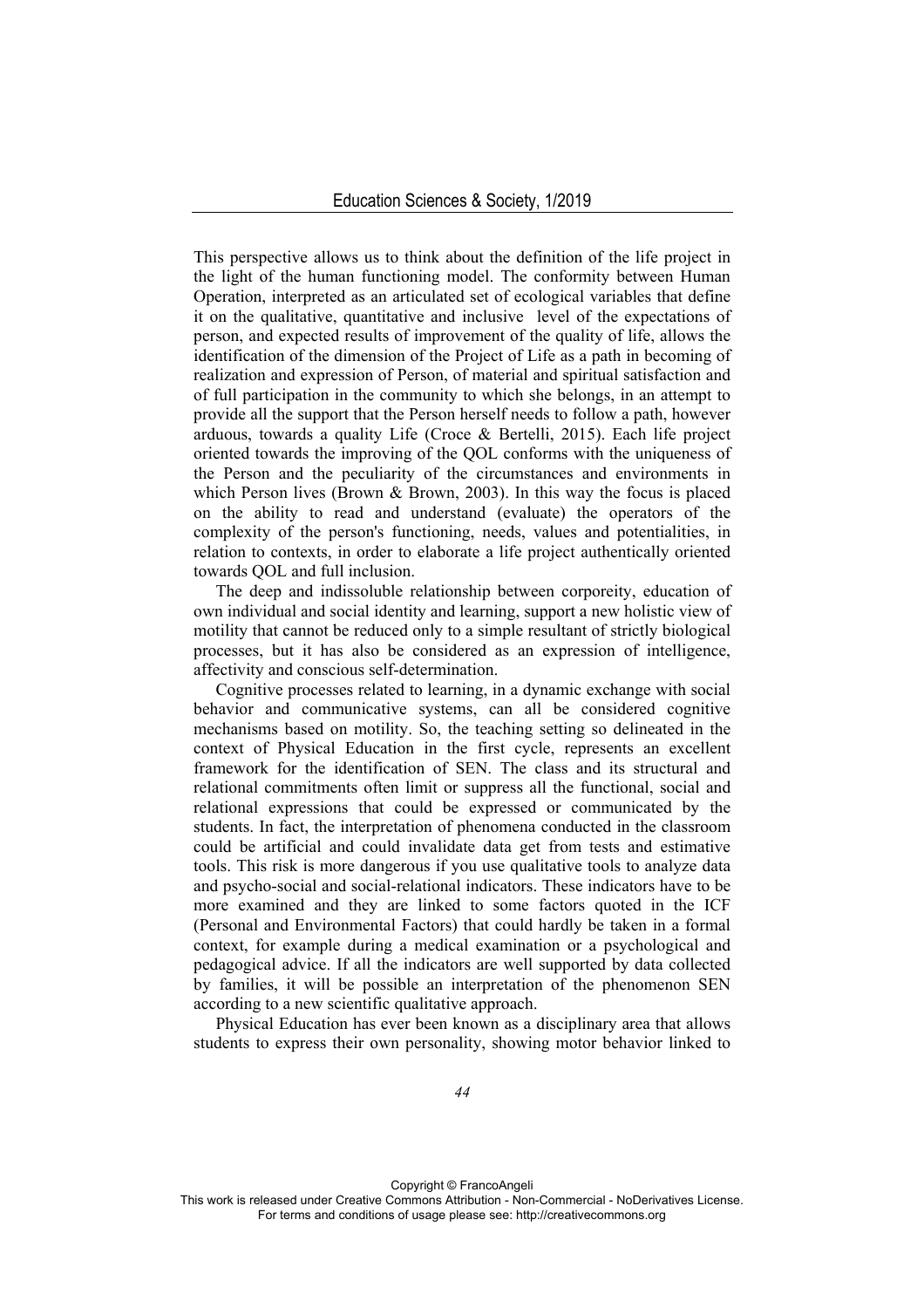eye-hand coordination (an excellent index for the skills of reading and writing) and showing relational dynamics as intrapersonal and interpersonal elements; these characteristics can direct teachers to identify SEN objectively.

The National Guidelines of 2012 confirm this view of Physical Education, that:

*«promotes awareness of themselves and own abilities, always keeping a contact with the environment, the objects and other people. (…) is therefore an opportunity to promote cognitive, cultural, social and affective experiences (…) it promotes the value of shared rules and the abidance and basic ethical values for human society (…) The involvement for physical and sports activities permits to share experiences*  with other people in the group, also promoting the inclusion of children with other *forms of diversity and enhancing the value of cooperation (…) through physical activity student is facilitated in the expression of communicative demands and unease of various kinds that is not always able to communicate with verbal language»*   $(p.76)^{1}$ 

Therefore, the National Guidelines of 2012 recognizes Physical Education as setting to observe and record useful actions and behavior, not only to identify the SEN, but also to draft any Dynamic Functional Plan (DFP).

## *Method*

In relation to the Quality of Life construction and the relevance of personal, emotional, relational, motivational and bodily dimensions, identified by the QOL model and the ICF health model, and in consideration of the absence of codes for the description of personal contextual factors in the WHO Manual, we propose some tools for observation, survey and description of the same in the school environment, during the hours dedicated to Physical Education. Personal factors represent the essential human elements for the independent life of people with SEN (Pavone, 2014) and for everyone's quality of life and cannot be taken into consideration in the construction of the longlife educational and life project, also on the basis of their importance for social and working inclusion. As noted, they constitute essential abilities for life and their development and empowerment is realized early in premature and intensive family and social contexts, such as school.

Referring to the Schalock and Verdugo Alonso model reported above, we can see how the ICF considers only two of the three Quality of Life factors,

1 MIUR (2012), *Indicazioni Nazionali per il curricolo della scuola dell'infanzia e del primo di istruzione*, p. 76.

Copyright © FrancoAngeli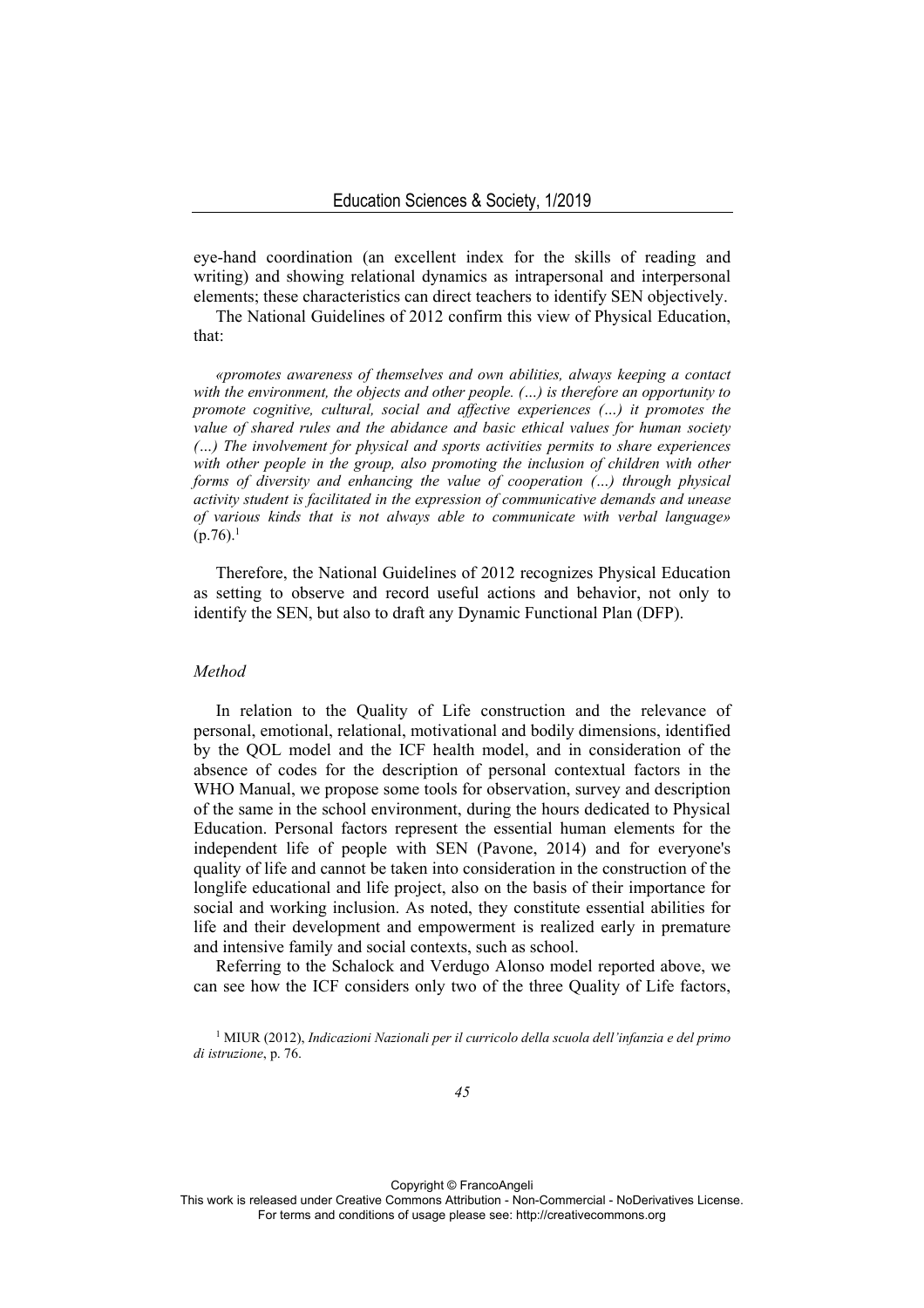but it describes them as Body Functions (b), according to the medical model that cannot be used directly by teachers and educators and, above all, not informative of the functioning of the individual in a "global ecological" context, such as the school during sporting and motoric activities with mates.

This work departs from the assumption that it's necessary to discuss with all school's actors (school heads, teachers, students, parents) to realize an efficient model for the identification of SEN in the framework of the ICF and it's also necessary to work according to a model that meets a logic of possible relations defined between the areas in the anthropological paradigm of the ICF. It's necessary to underline that the identification process is not accompanied by a labeling process. The special normality, as defined by Ianes (2006), is the base to realize tools and criteria for the identification of students' strengths and weakness. It's just this mapping of the various anthropological aspects of the subject that, whit its inherently dynamism and transience, gives the teacher the opportunity to read the phenomenon of inclusion according to a holistic vision and non-selective, where health prevails over the disease and the quality of the subject becomes the pivot on which to turn the various strategies.

Despite operating the entire class with respect to the ICF, this specific project focuses on the subcategories of subjects with SEN who have no impairment in "Structures and Functions Body" and that, therefore, have not been subjected to identification procedures (diagnosis) according to the law n. 104/1992 (the disabled) and n. 170/2010 (Specific Learning Disorders-SLD).

In fact, if a student is not certified but shows behavior and/or learning problem, school has to take note of his difficulties, according to the criteria of identification and consequent application of an inclusive teaching method, even if scientific community has not yet considered these subjects. In fact, according to the ICF model, the MIUR has issued in the past 15 months a Ministerial Directive (27/12/2012) and two Ministerial Circulars (08/03/2013 and 22/11/2013) that invite schools to restructure the system for students with difficulty, orienting teachers towards a holistic and inclusive culture, for the identification of students' difficulties. This model is not limited to a clinical view of a person but it also examines, I would say especially, the psychosocial factors that may affect the academic success of the student. The following scheme (Fig. 1) allows you to see the areas of the ICF framework which refer mainly to "Personal and Environmental Factors" and "Business" Personal and Social Participation" of the subject, underlined by research unit.

Starting from the principle that the ICF asks you to operate according to the diagram in Figure 1, there is a need to:

1. To recognize and metabolize by teachers the ICF model;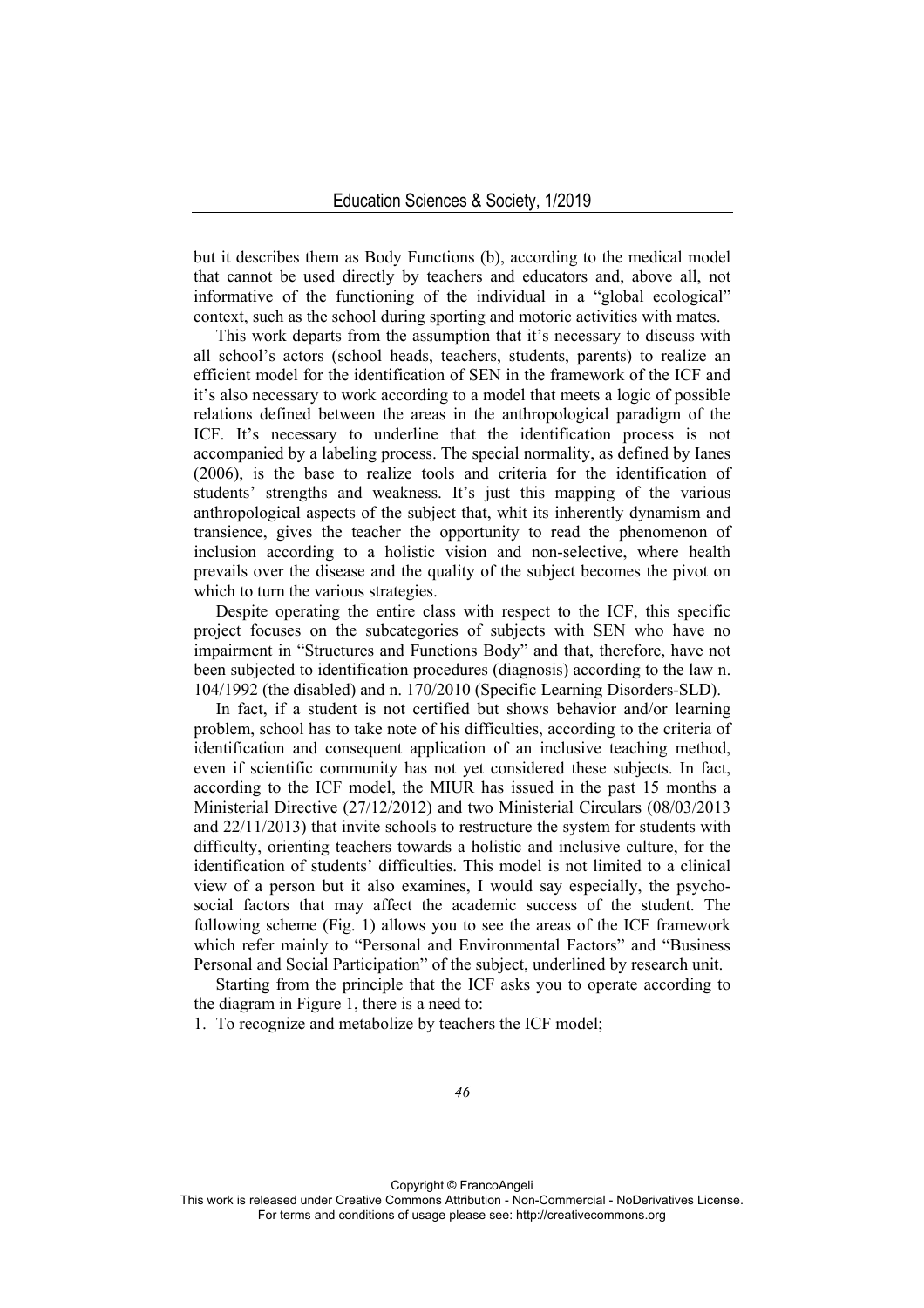- 2. Scientifically to hypothesize a model of possible relationships between the various areas of the ICF;
- 3. To realize measuring instruments, quantitative and qualitative indicators belonging to multiple areas of the ICF;
- 4. To test, the hypothesized model and confirm the level of significance and scientific reliability, thanks to the active collaboration of teachers;
- 5. To build a useful product to teachers for the identification of students and to find inclusive strategies, according to results.

According to each of these voices, the research unit has produced a methodological procedure that responds to the needs stated above.





## *Sample*

Networks of schools: 5 in Campania, 2 in Sicily, 1 in Sardegna, 3 in Piemonte. Total 40 schools.

Teachers: Childhood 68, 142 Primary, 94 Secondary Grade I, 73 Secondary Grade II. total 377.

Students: 920 Childhoods, 2027 Primary, 996 Secondary Grade I, 575 Secondary Grade II. Total 4518.

#### **Results**

The results cited here will be limited to the list, with a brief comment, of the instruments designed and developed which will be used by the teachers of Physical Education and colleagues from other disciplines.

For the teacher of Physical Education were built: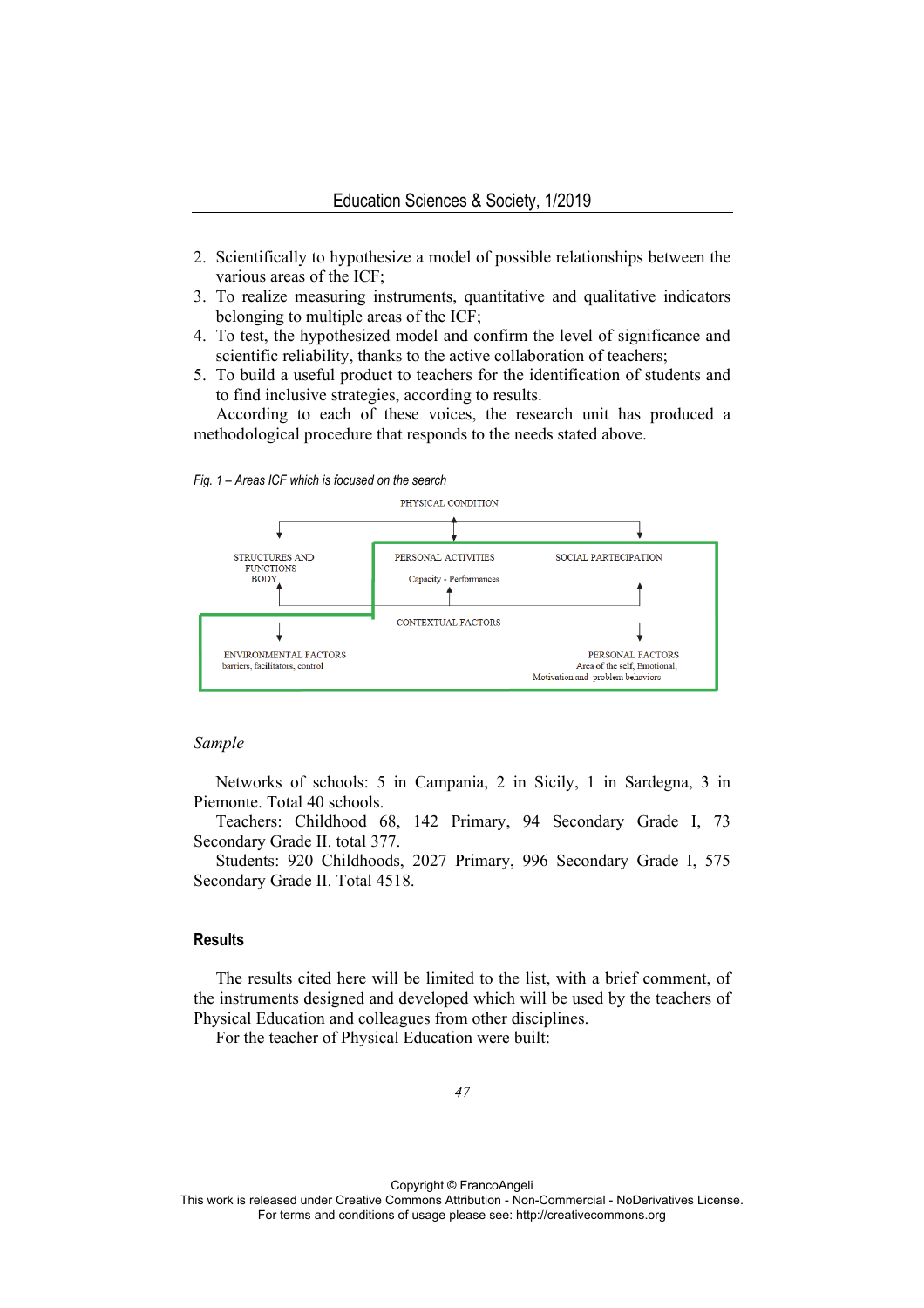*National Guidelines - Plant Conceptual ICF (Annexes 1)* 

- Ann. 1INF Board guidance of abilities and contextual performance in personal activities and social participation in Physical Education according to National Guidelines of 2012 for the Curriculum of Kindergarten with *proposals for educational deliveries which will guide the teacher and observable indicators during that specific delivery proposal.*
- Ann. 1PRI Board guidance of abilities and contextual performance in personal activities and social participation in Physical Education according to National Guidelines of 2012 for the Curriculum of Primary School with *proposals for educational deliveries which will guide the teacher and observable indicators during that specific delivery proposal.*
- Ann. 1SIG Board guidance of abilities and contextual performance in personal activities and social participation in Physical Education according to National Guidelines of 2012 for the Curriculum of Middle School with *proposals for educational deliveries which will guide the teacher and observable indicators during that specific delivery proposal.*
- Ann. 1SIIG Board guidance of abilities and contextual performance in personal activities and social participation in Physical Education according to National Guidelines of Physical Education and Sport Sciences referred to Art.10, paragraph 3, Decree of the President of 15 March 2012, n.89 of the Regulation of Secondary School with *proposals for educational deliveries which will guide the teacher and observable indicators during that specific delivery proposal.*

*Detection of Personal Factors – ICF(Annexes 2)* 

- Ann. 2SIF Descriptive scheme with indicators and frequencies to be detected during the hours of Physical Education
- Ann. 2DB Logbook for noting attitudes, situations, behavior, postures during the hours of Physical Education
- Ann. 2GTG Model for students daily trascription/indicators collected during a single lesson of Physical Education
- Ann. 2GTR Model for students resumptive trascription/indicators/frequencies collected during Physical Education classes in the entire two months April/May 2014

For teachers of other disciplines have been realized:

*Detection Personal Activities and Social Participation – ICF (Annexes 3)* 

 Ann. 3SIQINF – Descriptive scheme with coded indicators (Area of basic learning and Application of knowledge) and qualifies *to be detected in the* 

Copyright © FrancoAngeli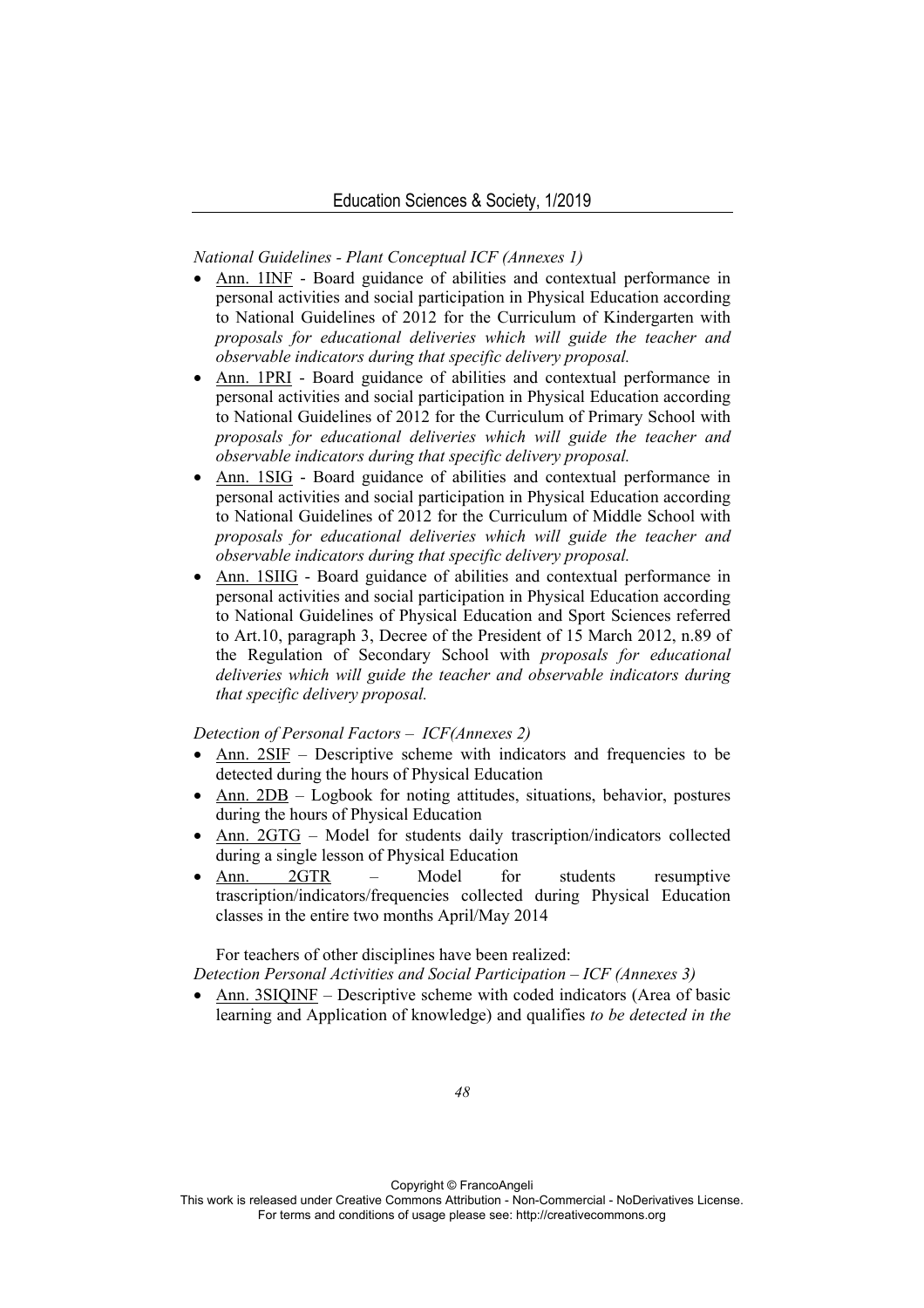*two months of experimentation in the classroom* (*April-May 2014) – Kindergarten* 

- Ann. 3SIQPRI Descriptive scheme with coded indicators (Area of basic learning and Application of knowledge) and qualifies *to be detected in the two months of experimentation in the classroom* (*April-May 2014) – Primary School*
- Ann. 3SIQSIG Descriptive scheme with coded indicators (Area of basic learning and Application of knowledge) and qualifies *to be detected in the two months of experimentation in the classroom* (*April-May 2014) – Middle School*
- Ann. 3SIQSIIG Descriptive scheme with coded indicators (Area of basic learning and Application of knowledge) and qualifies *to be detected in the two months of experimentation in the classroom* (*April-May 2014) – Secondary School*
- Ann. 3GTUINF Model for only students transcription/indicators/qualifiers *collected during two months experimentation in the classroom (April-May 2014) – Kindergarten*
- Ann. 3GTUPRI Model for only students transcription/indicators/qualifiers *collected during two months of experimentation in the classroom (April-May 2014) – Primary School*
- Ann. 3GTUSIG Model for only students transcription/indicators/qualifiers *collected during two months of experimentation in the classroom (April-May 2014) – Middle School*
- Ann. 3GTUSIIG Model for only students transcription/indicators/qualifiers *collected during two months of experimentation in the classroom (April-May 2014) – Secondary School*

For school heads, teachers and parents have been realized: *Detection Environmental Factors – ICF (Annexes 3)* 

- Ann. 4QDS Questionnaire for school heads *complete on platform on line before the beginning of activities experimentation*
- Ann. 4QD Questionnaire for teachers *complete on platform on line before the beginning of activities experimentation*
- Ann. 4QG Questionnaire for parents *complete on platform on line before the beginning of activities experimentation*
- All. 4GTRQG Model for transcription results *use after collecting all of the parents filled out questionnaires*

Copyright © FrancoAngeli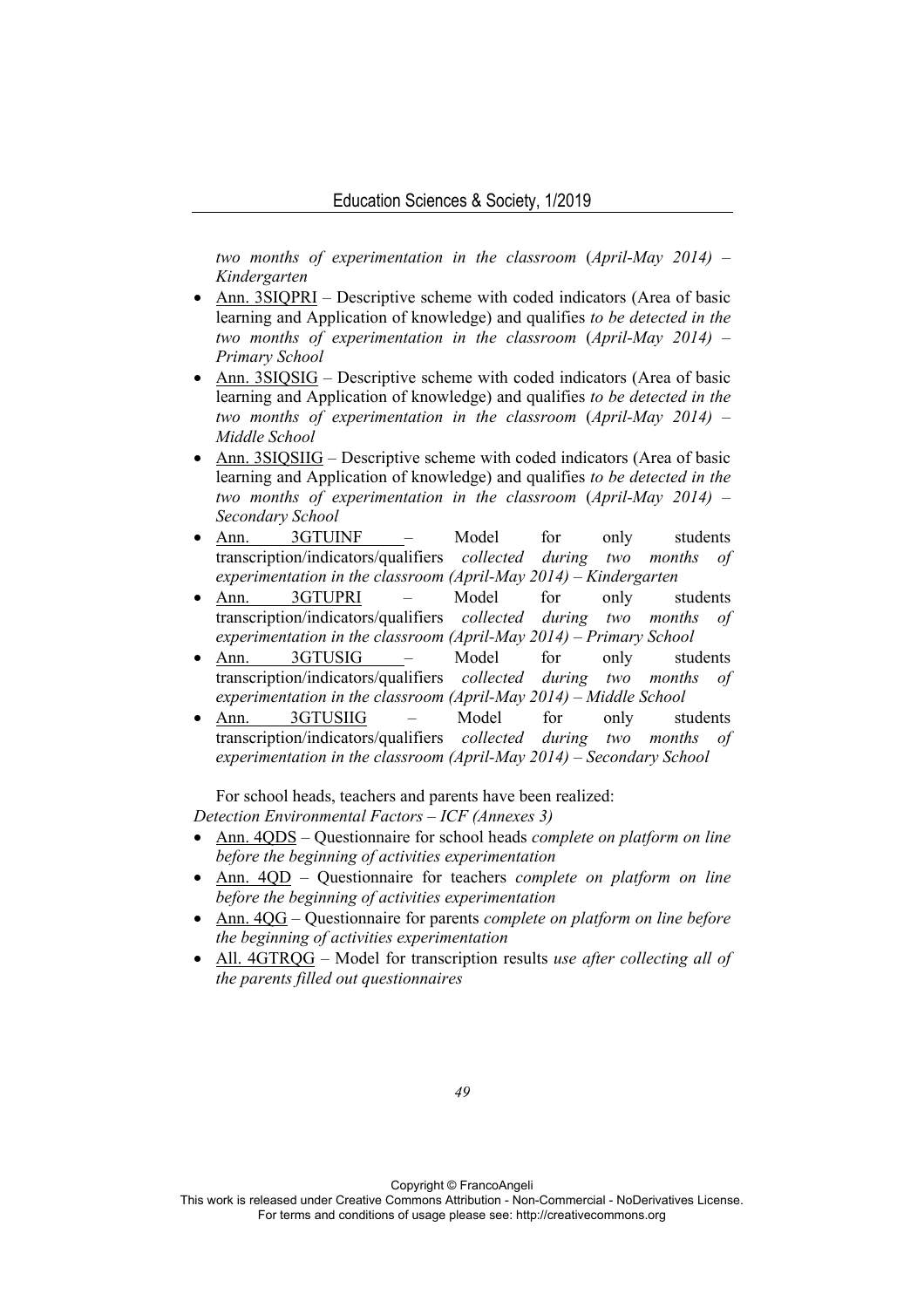#### **Discussion and conclusion**

Compared to the results, that is tools processed to make the research, you can comment on, in a descriptive way, the critical points and the strengths of all the completed steps, as mentioned in the method.

#### *Recognize and metabolize the ICF model*

The research unit has considered useful to promote a training for selected classrooms' teachers who are involved in the project EDUFIBES to find a suitable model for the ICF framework and to help teachers to apply scientific criteria for the identification of SEN and the development of effective inclusive teaching strategies.

The training course include 12 hours of activity in presence during which speakers debate about ICF (Ianes, 2006), Embodied Cognitive Science (Borghi, 2012; Gomez Paloma, 2013), SEN (Ianes, 2013) and educational research. It's necessary to understand the scientific principle of this model to avoid teachers can be reduced to mere executors of a protocol, but they would be active player in the research to experiment new teaching tools.

### *Assumptions scientific model for relations areas of the ICF*

The research unit has realized a model able to verify the real relationship between different indicators of ICF, through instruments of observation and questionnaires to detect indicators of most areas of ICF, coherent to QOL Model described above.

According to the theoretical and methodological framework, physical Education represents an excellent sitting of observation thanks to its high principles of expressive and communicative authenticity. In fact, Personal Factors are considered a basic element of the model because they influence student's learning according to the new neuro-scientific and psychobiological researches, even if they aren't encoded in the framework of ICF as other areas (Personal Activities, Social Participation, etc.) (Salovey & Mayer, 1990; Gallese, 2007; Siegel, 2001; LeDoux, 2002; Damasio, 1995).

## *Construction of tools for indicators and qualifiers of ICF areas*

Teachers can activate processes of teaching/learning through the construction of tools for indicators and qualifiers of some ICF areas: objectives and purposes. In fact this project is based on a national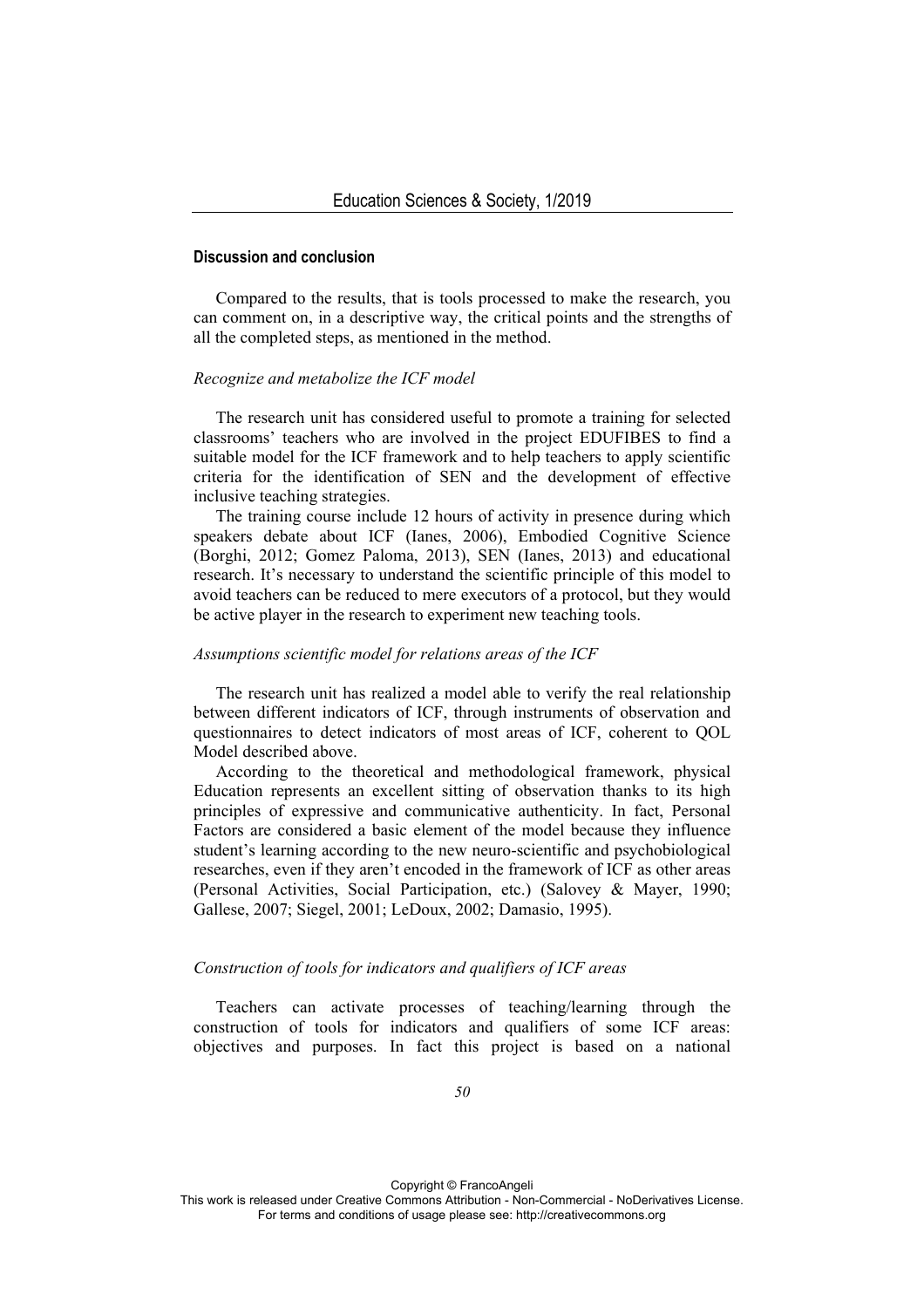announcement by MIUR that designed the funds for some research projects to improve National Guidelines of 2012.

The instruments listed in the queue to this work are aimed to:

- 1. Detect students' behaviors, situations, attitudes and postures to examine the quality of their Persona Factors, thanks to Physical Education;
- 2. Detect students' skills and abilities according to the Chapter I Learning and Applying Knowledge – thank to the normal teaching;
- 3. Detect professional training of teachers and school heads about SEN;
- 4. Detect students' Environmental Factors to interpret results, thanks to parents

#### *Experimentation model for scientific check*

The research unit can better understand the ICF framework through results. It can calibrate the scientific value of the model and represents it on a paper or electronic way, if there will be directly and inversely correlations between different indicators of more areas.

# *Framework for educational and inclusive strategies for the classroom*

The aim of this project is not only the realization and the validation of a scientific model for the identification of SEN, but also didactic consequences of this model.

After analyzing data, a scientific model will be realized to help teachers to set students pedagogically, according to the different areas of ICF. The same model will help teacher to find new strategies for an inclusive teaching method. So, teachers will work analyzing the relationships between the different anthropological areas of ICF; it will be clear that basic learning and application of knowledge are not the only element for student's education.

At the same time, the elaboration of the individualized educational program and the personalized didactic plan of the students with SEN is oriented in a more conscious way and aimed at the construction of a life project aimed at evaluating and strengthening the capacitation processes in a long-life perspective.

# **References**

- Borghi A.M., Pecher D., a cura di (2012). *Embodied and Grounded Cognition*. Lousanne: Frontiers.
- Brown I. & Brown R.I. (2003). *Quality of life and disability: An approach for community practitioners*. London: Jessica Kingsley Publishers.

Copyright © FrancoAngeli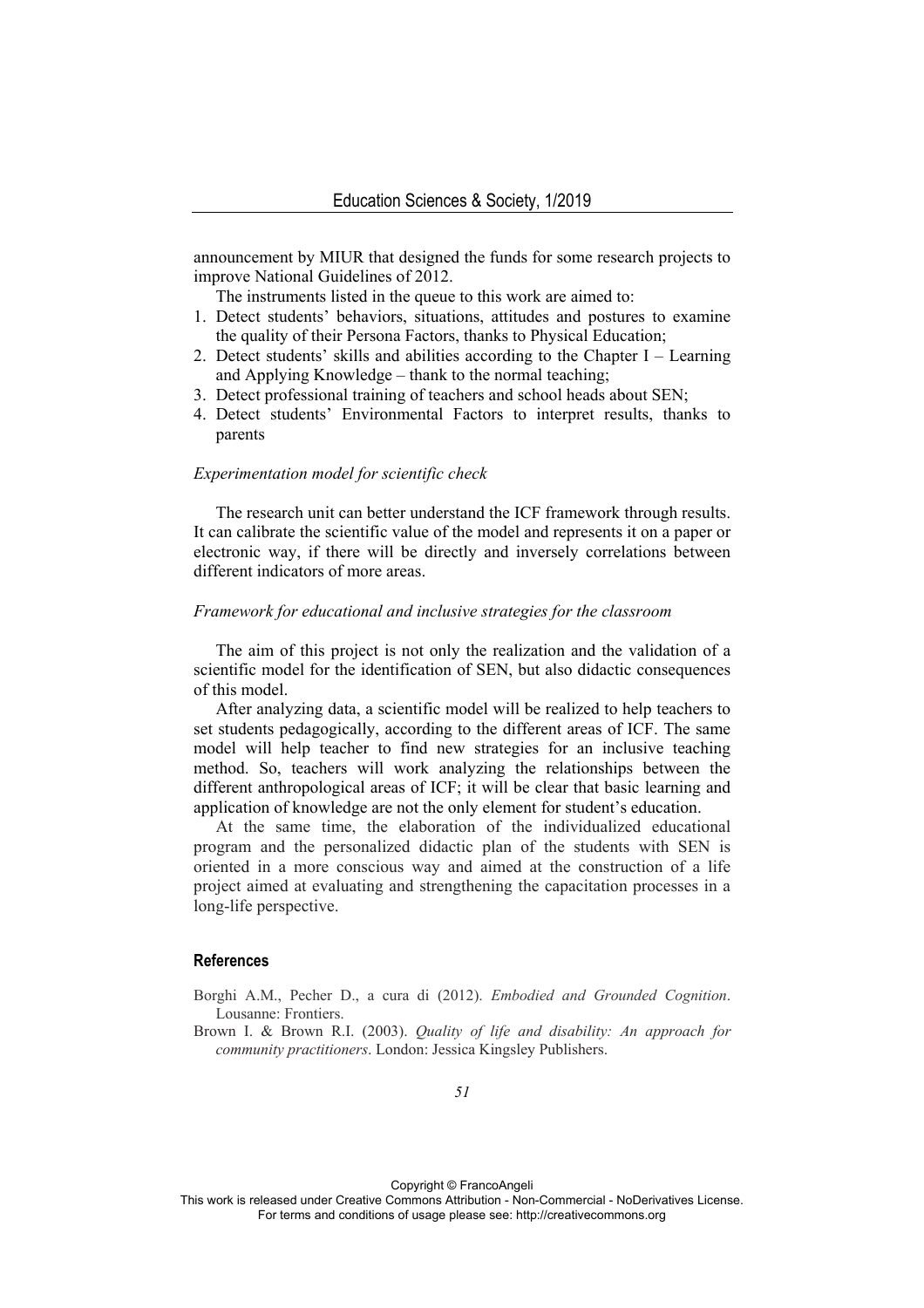- Caserta A., Croce L., Lombardi M., Speziale R. (2015). Persone con disabilità e Qualità della Vita nel panorama internazionale. In: *Progettare qualità della vita Report conclusivo e risultati progetto di ricerca "Strumenti verso l'inclusione sociale matrici ecologiche e progetto individuale di vita per adulti con disabilità intellettive e/o evolutive*". Roma: Anffas Onlus.
- Croce L., Bertelli M. (2015). La valutazione della Qualità di Vita in Italia per le Persone con Disabilità Intellettive ed Evolutive: l'integrazione tra differenti modelli. In: *Progettare qualità della vita Report conclusivo e risultati progetto di ricerca "Strumenti verso l'inclusione sociale matrici ecologiche e progetto individuale di vita per adulti con disabilità intellettive e/o evolutive*". Roma: Anffas Onlus.
- Damasio A. (1995). *L'errore di Cartesio. Emozione, ragione e cervello umano*. Torino: Adelphi Editore.
- Francescutti C. Intervento presso il Convegno "Attualità e inattualità dell'ICF tra sostenibilità, empowerment e futuro", Aula Magna del Dipartimento di Scienze dell'Educazione, Bologna, 3 dicembre 2018.
- Gallese V. (2007). *Neuroscienze e fenomenologia*. Roma: Treccani.
- Giaconi C. (2015). *Qualità della Vita e Adulti con disabilità,*  docenti.unimc.it/catia.giaconi/teaching/2015/14307/files/concetti-di-baseqdv/.../file.
- Gomez Paloma F. (2013). *Embodied Cognitive Science. Atti incarnate della didattica.*  Roma: Edizioni Nuova Cultura.
- Ianes D. (2006). *La speciale normalità*. Trento: Erickson.
- Ianes D. e Cramerotti S. (2013). *Alunni con BES*. Trento: Erickson.
- LeDoux J. (2002). *Il sé sinaptico. Come il nostro cervello ci fa diventare.* Milano: Cortina Raffaello.
- MIUR (2012). Indicazioni nazionali per il curricolo della scuola dell'infanzia e del primo ciclo d'istruzione*. Annali della Pubblica Istruzione*, numero speciale.
- Nussbaum M. (2003). Capabilities as fundamental entitlements: Sen and social justice. *Feminist Economics,* 9(2-3): 33-59.
- OMS Organizzazione Mondiale della Sanità (2002). *ICF Classificazione Internazionale del Funzionamento, della Disabilità e della Salute*. Trento: Erickson.
- Salovey P. & Mayer J. D. (1990). Emotional intelligence. *Imagination, Cognition, and Personality*, 9: 185-211.
- Schalock R.L. & Verdugo-Alonso M.A. (2006). *Manuale di qualità della vita.Modelli e pratiche di intervento*. Gussago: Vannini.
- Schalock R. L. & Verdugo M.A. (2002). *Handbook on quality of life for human service practitioners.* Washington, DC: American Association on Mental Retardation.
- Schalock R. L., Keith K. D., Verdugo M. A., & Gomez L. E. (2010). Quality of life model development and use in the field of intellectual disability. In: Kober R. (Ed.). *Quality of life: Theory and implementation*. New York: Sage, pp. 17-32.

Sen A. (1985). *Commodities and Capabilities*. Amsterdam: North-Holland.

Copyright © FrancoAngeli

This work is released under Creative Commons Attribution - Non-Commercial - NoDerivatives License. For terms and conditions of usage please see: http://creativecommons.org